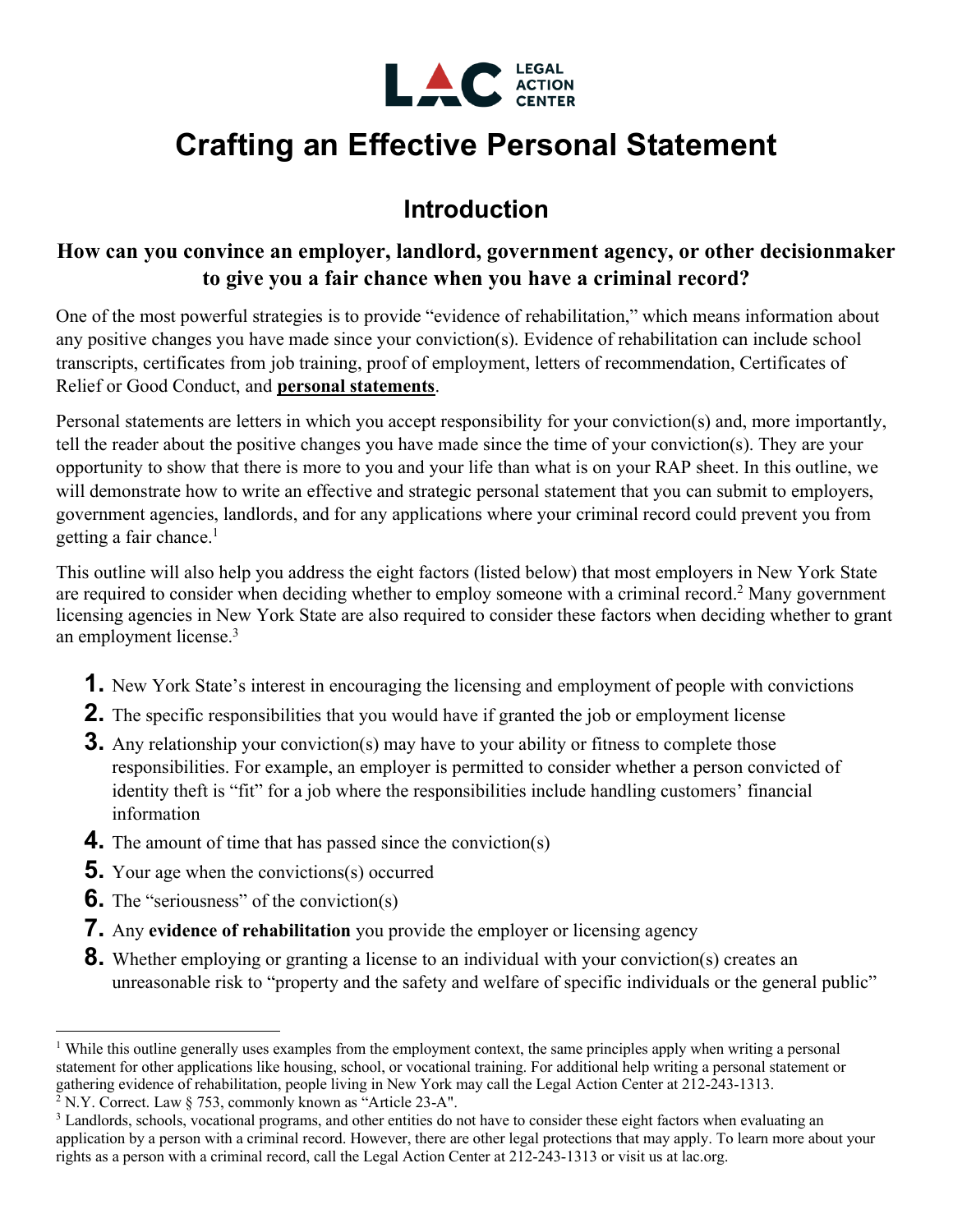### **What to Include in Your Personal Statement**

#### **I. Introduction**

- Introduce yourself
	- o State the job title you are applying for. For example, "I am writing to you about my application for a security guard position."
	- o Summarize where you are in the application process. For example, "I recently received a conditional job offer."
- Remind the prospective employer why you are qualified for the position
	- o Summarize your job qualifications
	- o Describe the work-related qualities, skills, and work ethic that make you a good fit for the job
	- o Describe your interest in the specific position (this should be tailored to the specific job description and qualifications)

#### **II. Address the Conviction**

*The purpose of this section is to tell the employer that you accept responsibility for the conviction(s) on your RAP sheet and to show remorse for any harm that resulted. You may have completely valid grievances with the way you were treated by the criminal legal system. However, your personal statement is not the best place to express those feelings because employers may view that as "making excuses" for your conviction. The goal of your personal statement is to help you get the job.*

- Address the facts of the conviction(s) in 1-3 sentences
	- o Accept responsibility for the conviction. For example, "In 1993, I was convicted of…"
	- o Only address the crime(s) you were actually convicted of:
		- For example, if you were charged with a felony but you pled guilty to or were convicted at trial of a misdemeanor, you ONLY need to address the misdemeanor. Do not talk about the original charges.
		- Do not address any charges that were dismissed, sealed, or expunged, or for which you received a youthful offender adjudication. 4

<sup>4</sup> Call the Legal Action Center at 212-243-1313 if you are not sure whether any of your cases ended in dismissal, sealing, expungement, or youthful offender or juvenile offender adjudication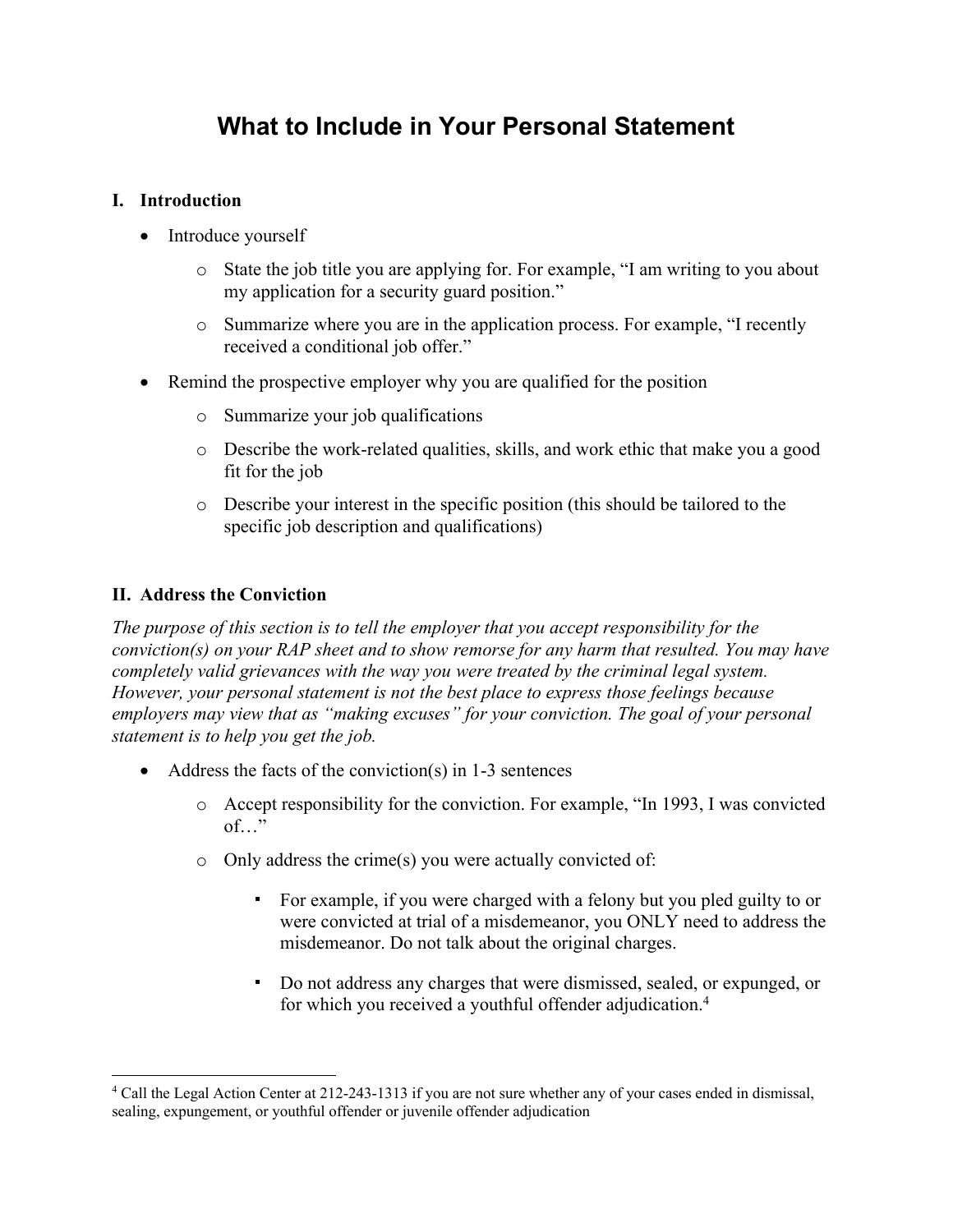- $\circ$  If the conviction(s)<sup>5</sup> occurred a long time ago, consider mentioning the date. For example, "The circumstances leading to my conviction occurred more than 16 years ago."
- $\circ$  You can also mention your age at the time of the conviction(s) to highlight the amount of time that has passed and the fact that you have matured since then. For example, "In October 2012 when I was 22 years old, I was convicted of…"
- Describe any **remorse you feel** for the actions that led to your conviction(s). For example, "I am deeply remorseful that I caused pain and suffering to another human being, my community, and, my family. "
- Explain briefly **how you have changed since the time of the conviction(s), what motivated you to make those changes, and the steps you have taken to get there**. [You will support this with your evidence of rehabilitation, as described in the section below.]
	- o What are the experiences, feelings, or reflections that inspired you to seek and achieve positive change? Think about what would help the employer look past your conviction(s) and see the person you are today.
		- Example: "I was motivated to change by the realization that people I love depend on me."
	- o Focus on the changes in your life since the conviction, rather than explaining why you were involved in the offense or how you were unfairly treated by the system.
		- Example: "After my release I moved to a new area so that I would not be around the people I got arrested with."
		- Example: "I joined a leadership group at my church, where I found new mentors and learned strategies that helped me make positive choices in my life."
		- Example: "In the time since my conviction, I have grown up a lot. I now have a more mature perspective and insight into my behavior."

#### **III. Show Evidence of Rehabilitation**

*The purpose of this section is to further describe your positive change in more detail. This is your opportunity to show the employer who you are now and the work you did you to get here.* This is also a chance to show the employer why you are qualified for this job. You can strengthen *your demonstration of personal change by attaching other evidence of rehabilitation, such as letters of recommendation.*

<sup>5</sup> In some cases, several years may have passed between the "offense," meaning the actions that led to your conviction, and the date you were actually convicted. If the offense was much earlier than the conviction you may have started making positive changes to your life even before your date of conviction.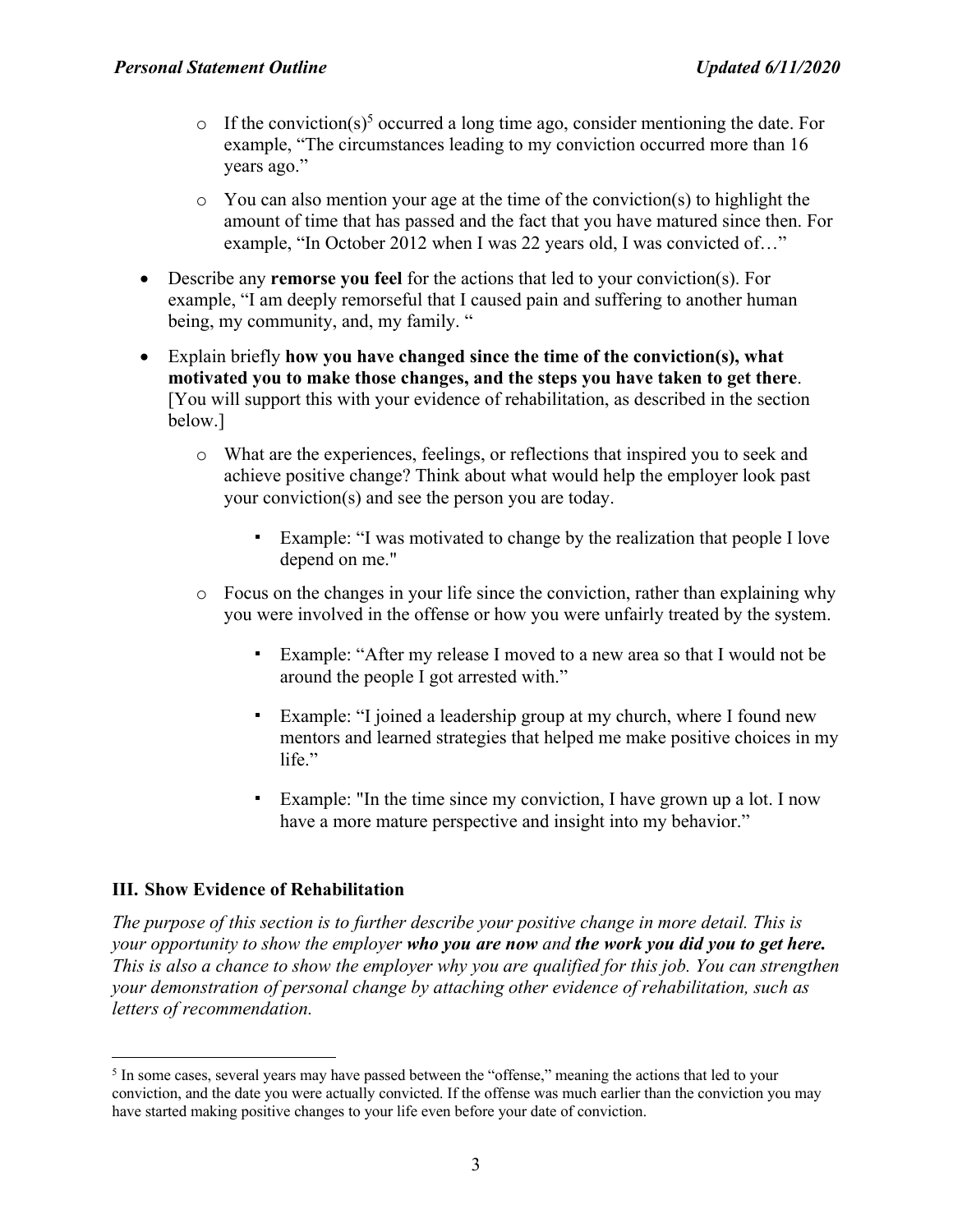- Professional/Educational Experiences
	- $\circ$  Previous employment (including length of time in the position, job description, job responsibilities)
	- o Education, including job training and vocational certificate programs
	- o Volunteer work or internships
	- o Highlight anything related to the responsibilities of the job you are applying for
		- Example: For a job that lists "time management" and "strong people skills" as necessary qualifications, someone might write, "For the past three years I have helped organize a summer youth basketball tournament in my neighborhood. This requires time management skills to meet important deadlines and good people skills to do outreach to local community groups that work with young people."
- Personal Experiences
	- o Support and guidance from family, friends, and mentors
	- o Involvement in a spiritual or religious community or personal practice
	- o Involvement in community groups or hobbies
	- o A change in your environment
	- o A change in your priorities, for example, that you are now focused on education or family
	- o Involvement in counseling or similar programs
		- This is sensitive and private information that is not necessary to disclose in most personal statements. You may choose to disclose in cases where the counseling directly relates to your conviction, for example, if you successfully completed an anger management program after a conviction that involved a conflict with someone. You should weigh the benefit of sharing this information carefully.
		- If you have received treatment for substance abuse disorder, call the Legal Action Center at 212-243-1313 before disclosing that treatment as part of your personal statement or in any application. There are specific laws that protect people with substance use disorder, and you should know your rights.

#### **IV.Conclusion**

• In 1-3 sentences, summarize your personal statement. Consider including the following: